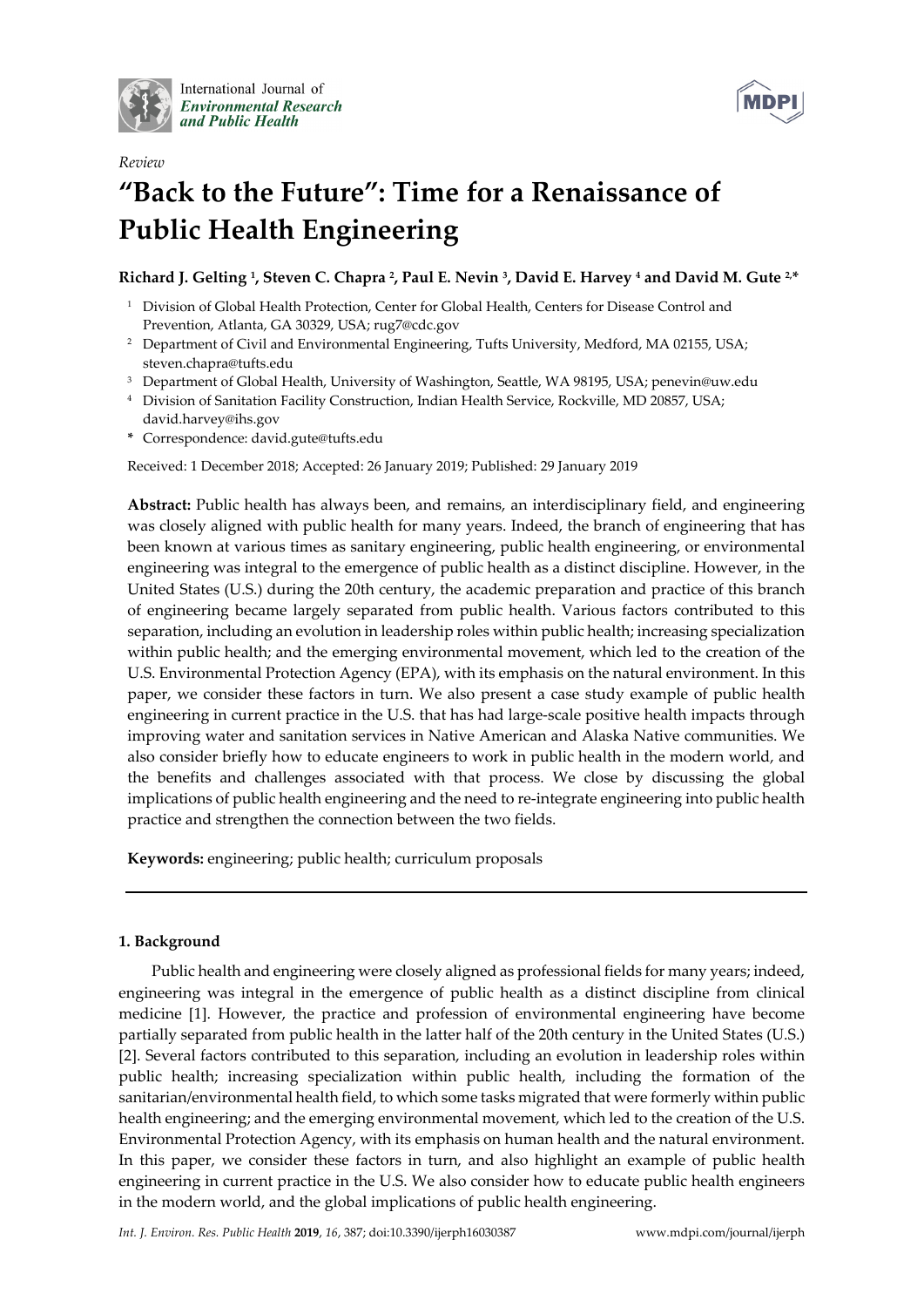Engineering is obviously found in other content areas and occupations within public health beyond environmental applications. For example, biomedical engineering is prominent within the Food and Drug Administration (FDA), as is safety engineering and industrial hygiene in the National Institute of Occupational Safety and Health (NIOSH) [3]. In this paper, however, we specifically focus on the aspects of engineering that were most closely aligned with the emergence of public health, and that have been known at various times as sanitary engineering, public health engineering, and environmental engineering. We believe that there is a current need to strengthen the connection between this type of engineering and the practice of public health, and an appropriate moniker for this profession is "public health engineering".

## **2. The Divergence of Public Health and Engineering in the Latter Half of the 20th Century**

Public health has always been, and remains, an interdisciplinary field, but leadership within the field has evolved over time. Starting in the late 19th century, with the emergence of bacteriology and laboratory analysis, a medical perspective became increasingly prominent in public health [4]. This shift in leadership is evident in the U.S., and the evolution of roles is apparent in the history of the U.S. Centers for Disease Control and Prevention (CDC), although this transition within public health clearly started earlier. The first director of the CDC when it initially became a permanent U.S. government agency (the Communicable Disease Center) in 1946, Mark Hollis, ScD (Figure 1), was an engineer [3], a fact little known today, even amongst CDC staff. The agency, which grew out of the Malaria Control in War Areas program created during World War II, was largely staffed by engineers and entomologists during its initial years, reflecting the professions working in the control of mosquito-borne diseases [5]. A review of the history of CDC notes that there were only seven physicians on the staff out of 369 employees when the agency was formed in 1946 [6]. At the time, public health was not always considered the most preferable career option for physicians in the U.S. [7].



Figure 1. Mark Hollis (U.S. Centers for Disease Control, CDC, Public Health Image Library ID# 1304).

As many mosquito-borne diseases were largely controlled in the U.S.—the nation was considered malaria free by 1951 [8]—CDC leaders recognized that the agency's focus needed to expand to include all communicable diseases, and that "To survive, it had to become a center for epidemiology" [5]. This expansion led to the development and refinement of public health surveillance programs [9]. The Epidemic Intelligence Service (EIS) program was started within CDC in 1951, with the stated intent to train epidemiologists to counter the possibility of biological warfare during the Korean War [5]. The program also fulfilled a vision within CDC to create a cadre of public health epidemiologists to investigate disease outbreaks of any kind. The first EIS class of 23 included 22 physicians and a single sanitary engineer [10]. Physicians continue to be prominent within the program, and made up 78% of the nearly 2500 graduates during the first 50 years of the EIS from 1951–2000, while only a handful of engineers participated during this period [10]. The EIS program helped to change negative perceptions among physicians about public health careers, and EIS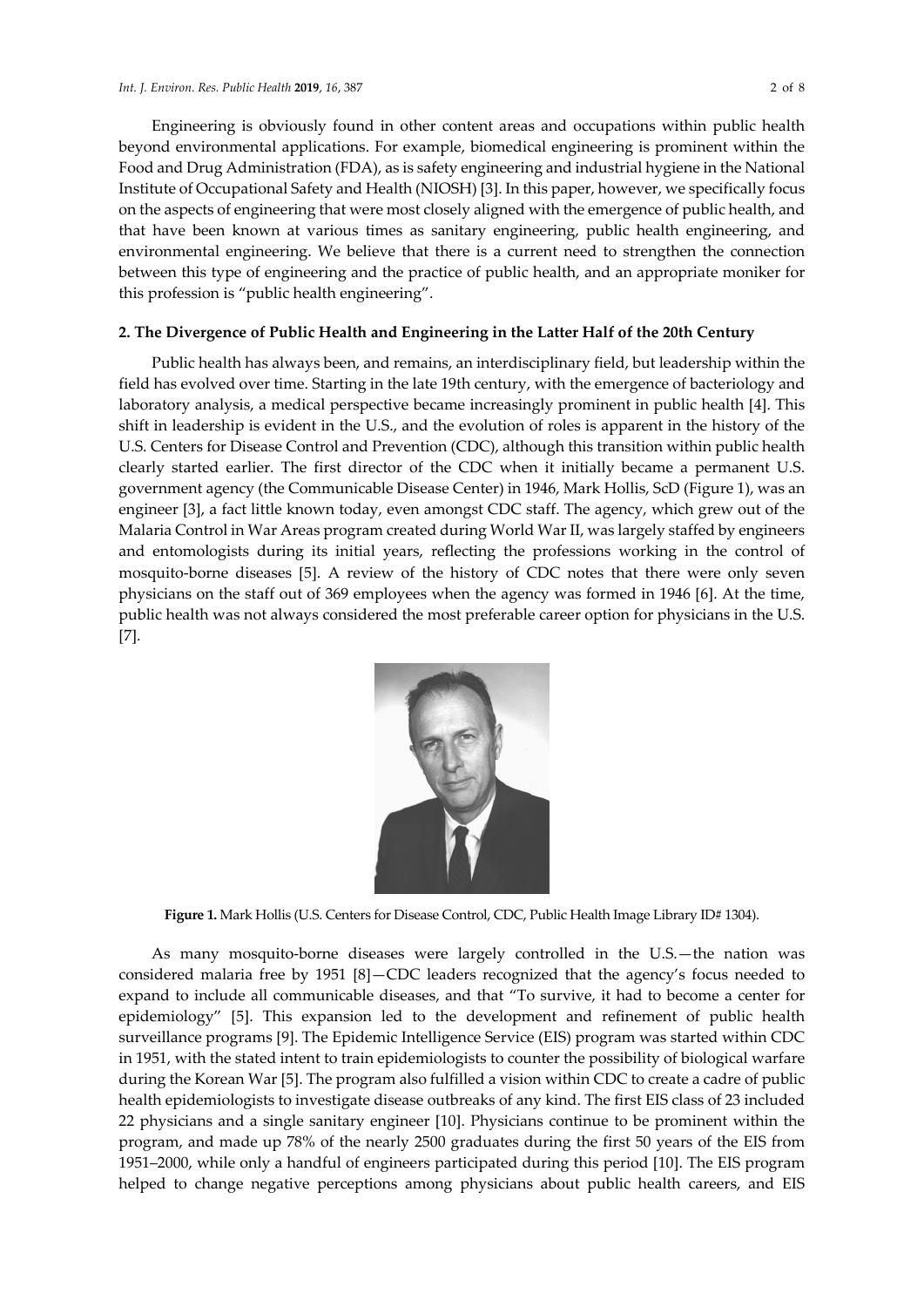graduates went on to become leaders and administrators in public health programs, in both the CDC and at the state level. Indeed, since 1953, all CDC directors have been physicians.

At about the same time that physicians were becomingly increasingly prominent in public health in the U.S., further differentiation of other public health professions was also taking place. The term "Sanitarian" was used in the early part of the 20th century as a general descriptor for all public health professionals, including sanitary engineers and physicians working in public health [11–14]. Later, it was sometimes used to describe those working in the field of public health engineering, but without specific engineering education or experience [15]. By the middle of the 20th century, use of the designation had evolved to describe those engaged in more specific environmental health tasks, especially related to ensuring safe food, water, and sanitation [16]. In 1961, the American Public Health Association (APHA) proposed a model act for registering Sanitarians, who were defined as "(persons) who by education and experience in the physical, biological, and sanitary sciences, (are) qualified to carry out educational, investigational and technical duties in the field of sanitation." These tasks were previously considered to be part of the realm of the public health engineer, but were now migrating to the emerging profession of environmental health. More recently, the terms Environmental Health Professional, Environmental Health Scientist or Environmental Health Officer have largely replaced the designation of Sanitarian. Nonetheless, the practice of environmental health has always been closely linked to public health (indeed, the proceedings of some early APHA meetings were published in a journal entitled "The Sanitarian"), whereas the practice of public health engineering has largely become divorced from public health.

While these developments were taking place within the field of public health, another outside force that would also shape the relationship between engineering and public health soon emerged. The publication of the book "Silent Spring" by Rachel Carson in 1962 catalyzed the environmental movement, and raised awareness among both the public and policy makers of the impacts of human action on the environment. The environmental movement incorporated not only the concept of preservation of the natural world, but also enforcement to punish those who pollute it [17]. These attitudes eventually led to the creation of the U.S. Environmental Protection Agency (EPA) in 1970, which consolidated numerous federal programs dealing with environmental pollution issues under one organization. Consequently, most of the engineers working within the U.S. Public Health Service (USPHS) at the time moved to the EPA. Many states mirrored this federal action, moving environmental activities out of health departments [18]. As a result, engineers and engineering as a profession increasingly became aligned with environmental rather than public health issues. This transition also reinforced the emerging use of the term environmental engineer to describe practitioners in the field, replacing the earlier descriptors sanitary engineer and public health engineer.

Although public health engineering may have largely lost recognition as a profession, the practice of it is alive and well in some programs in the U.S. We offer the following case which explores the contributions of the intellectual drivers of public health engineering as it shaped the activities of the USPHS and the Indian Health Service.

## **3. A Case Study of Public Health Engineering: The Indian Health Service experience in Native American and Alaska Native Communities**

One excellent, but not widely known, example of public health engineering in practice in the U.S. is the Sanitation Facilities Construction (SFC) Program within the Indian Health Service (IHS), and related tribal programs. IHS is an Operating Division within the U.S. Department of Health and Human Services (DHHS), and is responsible for providing federal health services, including public health services, for federally recognized American Indian and Alaska Native (AI/AN) communities.

The Indian Sanitation Facilities Act (Public Law (PL) 86–121, commonly referred to as PL 86– 121) was signed into law in 1959 in recognition of the lack of water and sanitation services for tribal communities. Through this law, the U.S. Congress authorized the Surgeon General to construct essential sanitation facilities for Indian homes, communities and lands. This authorization was to help ensure Indian homes and communities would have access to safe drinking water supply and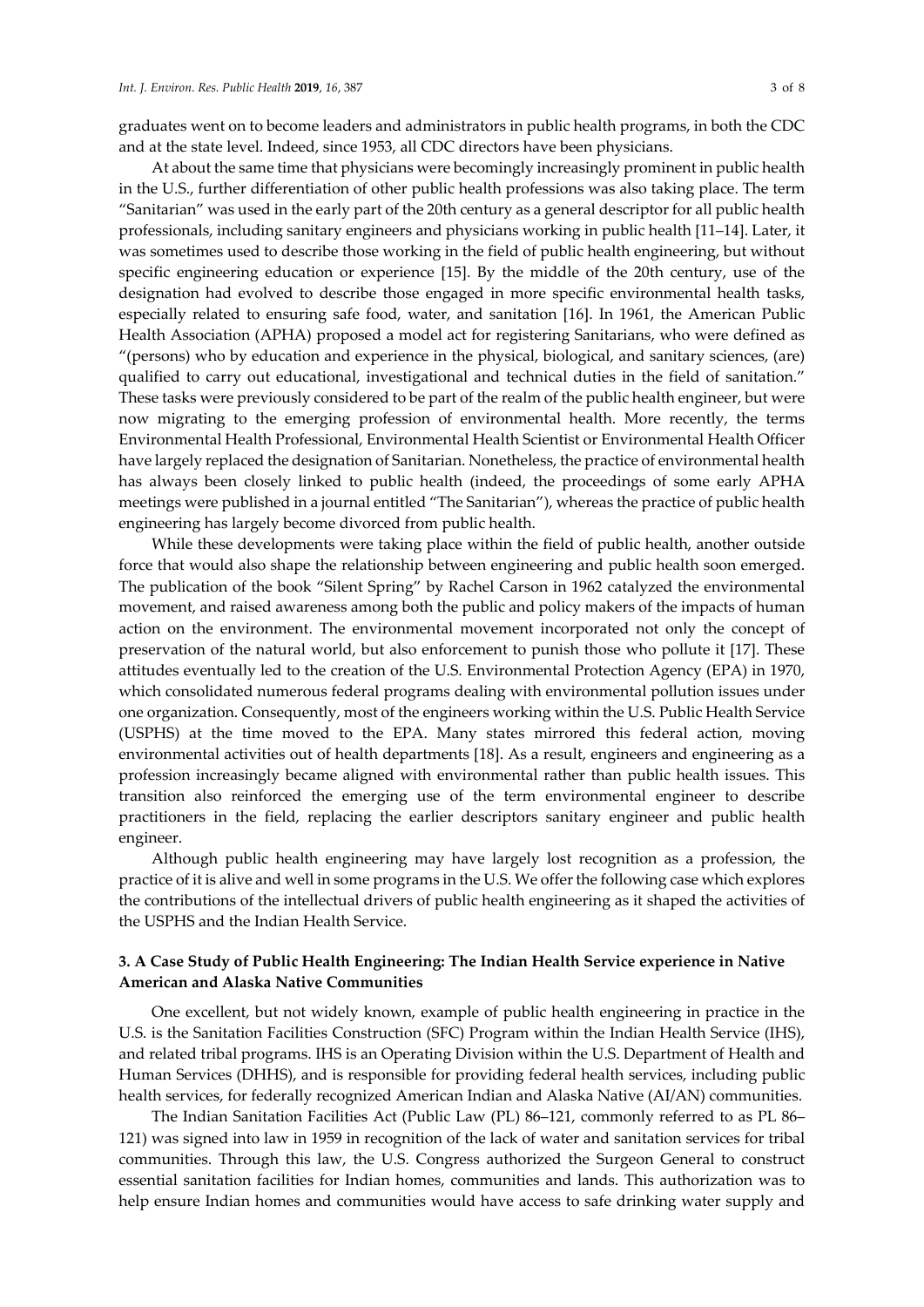sewage disposal systems which in turn would positively impact health. As a result of this authorization the Division of Sanitation Facilities Construction (DSFC) within the IHS was created. PL 86–121 also directed the Surgeon General of the USPHS to consult with and encourage the participation of tribes impacted in developing sanitation facility projects [19]. This was one of the first federal requirements for tribal participation in Native American programs, and DSFC has worked with tribes since the beginning of the program to identify needs and projects and ensure support for operation and maintenance. Under the 1993 Indian Self-Determination and Education Assistance Act (Public Law 93–638, commonly referred to simply as "638"), 20 tribal governments have taken on some DSFC program functions as of 2015. These functions are still at least partially funded by IHS, and still maintain the principles of a public health based engineering program.

The work of the DSFC has made significant progress since its creation in 1959, increasing the proportion of AI/AN (American Indian/Alaska Native) homes without essential water and sanitation facilities from less than 20% in 1955 to over 90% in 2012 [20]. Nonetheless, significant challenges remain to maintain and advance this progress. Keeping pace with population growth, increasing regulations, and upgrading or replacement of existing facilities when their useful design life is reached are ongoing challenges of the SFC program. As noted by IHS in 2015, safe and adequate water supply and/or waste disposal facilities are lacking in approximately 9 percent of AI/AN homes, which is significantly higher when compared to the overall U.S. population [21]. Uneven distribution among tribal communities is also an issue, with the majority of unserved homes in rural locations on large reservations such as the Navajo Nation in Arizona, New Mexico, and Utah, and in remote Alaskan villages.

The creation and ongoing support of the SFC Program is due in large part to a vision of health within IHS that has integrated prevention principles, including public health engineering, rather than promoting a narrower, more clinically focused view of health. As stated in SFC's annual report, "The IHS considers the provision of sanitation facilities to be a logical extension of its primary health care delivery efforts" [20]. This integration has led to very large scale positive impacts on the health of Native people in the U.S. through prevention programs directed by the DSFC. As stated by Dr. Everett Rhoades, the first Native American Director of IHS (1982–1993), "PL 86–121 had the biggest impact on Indian Health since the smallpox vaccination campaign of the 1830s". The most evident impacts have been on rates of gastrointestinal disease, which have dropped dramatically in the AI/AN population since the creation of the SFC program [20,22,23]. Recent studies in Alaska have also shown that piped water service was associated with fewer respiratory, skin and soft tissue infections and pneumococcal disease among Alaska Natives [23,24]. In addition, there are other ancillary health benefits from the SFC Program that have not been as well documented. For example, anecdotal evidence from clinical practitioners working on the Navajo Nation indicates that elderly tribal members suffer fewer falls when indoor plumbing is installed and residents are not forced to use outdoor privies, especially during harsh and icy winter conditions.

The success of the SFC Program can be attributed to several factors, including the dedication of significant public resources to the program, including nearly U.S. \$1 billion in IHS-provided project funding over the 10 years from fiscal years 2007 to 2016, the commitment and hard work of public health engineers and technicians (even if they would not self-identify as such), consistent tribal input to identify needs and appropriate projects to address them, and long-term institutional vision and commitment to improving sanitation conditions in AI/AN communities over decades.

### **4. Educating Public Health Engineers in the Future**

Because engineering and public health have become partially separated as professions and in practice, there is no longer a standardized program of training for public health engineers in the U.S. Few engineers set out initially to work in public health, but that needs to change if we are to effectively address many public health challenges. Engineers working in public health often graduate from "typical" engineering programs, and then gravitate toward public health engineering work either through personal interest or because of unique opportunities. Many engineers come into public health through global work, in which engineering expertise is applied to basic public health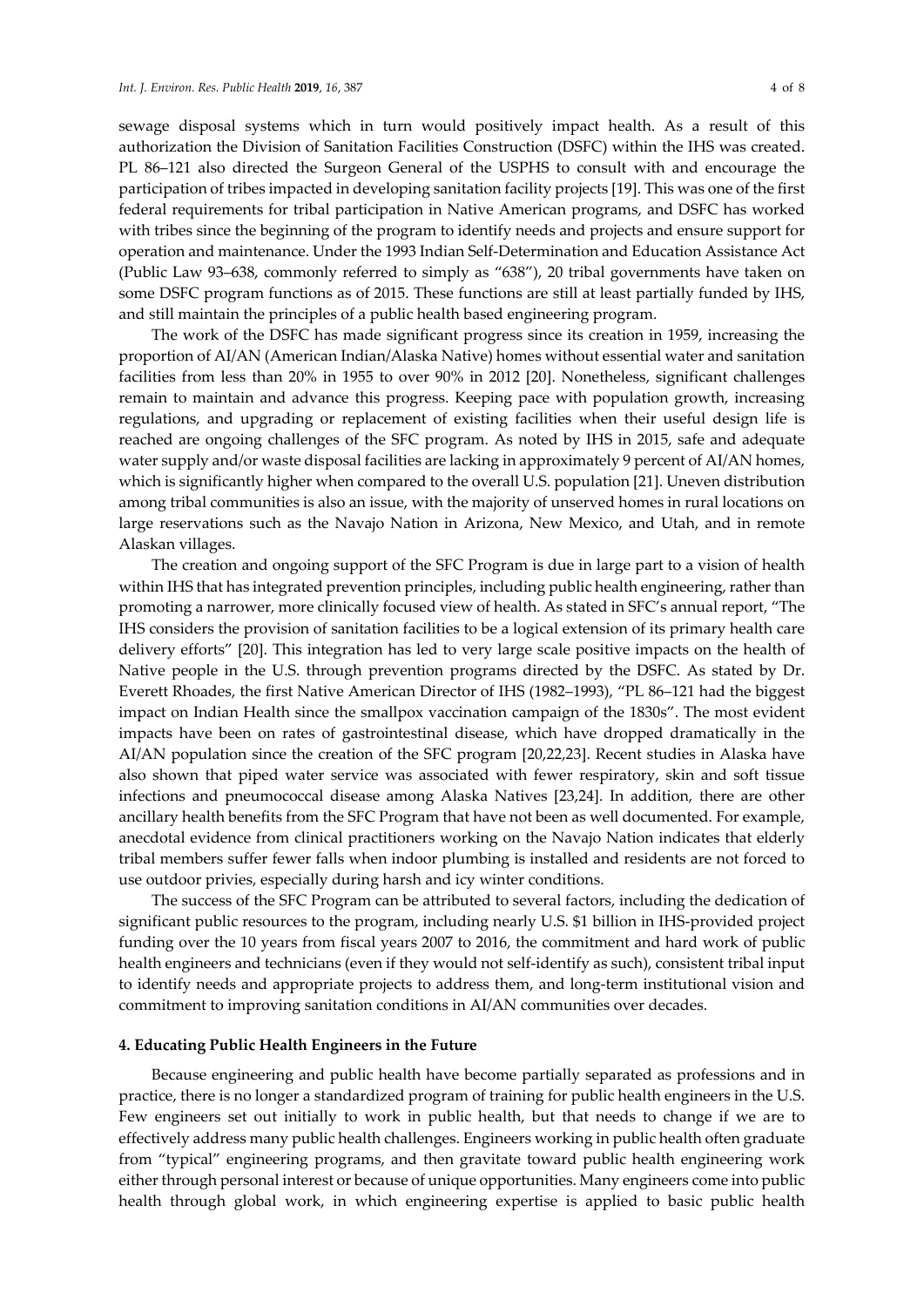problems, such as improving water, sanitation, and hygiene (WASH) conditions in low and middle income countries. Prior work has reviewed the core competencies required for engineers to work in global settings, in addition to making recommendations for educating "globally competent engineers" [2].

In discussing education and curricula for public health engineering, we do not intend to present a comprehensive review of existing programs, but rather some examples of how engineering and public health education can be combined. Neither is our purpose to propose a definitive solution, but rather to pose the question of how best to educate public health engineers. In some fields, such as biomedical and safety engineering, the current form of educating engineers for working in public health fields may be suitable and appropriate. In others, however, a combination of formal education and experience in both engineering and public health are increasingly needed to ensure effective work. We believe this to be the case in the environmental aspects of engineering related to public health, the domain in which we propose to resurrect the term public health engineering.

There are a small number of longstanding graduate programs in the U.S. that combine elements of public health and engineering within schools of public health, including Johns Hopkins University and the University of North Carolina at Chapel Hill. On the other hand, schools of engineering at Tufts University and Columbia University integrate public health into environmental engineering programs. More recently, several programs have more formally integrated elements of public health into schools of engineering, including Stanford University and the Georgia Institute of Technology. This growth has often been at least partially driven by student demand and interest in combining these two fields. That interest is also evident in the growth of Engineers Without Borders (EWB) programs at many U.S. universities. EWB is a voluntary organization of students and professionals that partner with communities to meet basic needs through sustainable engineering projects, a large fraction of which focus on health-related infrastructure.

Although we focus on the U.S. experience in this paper, universities outside the U.S. also have longstanding programs combining engineering and public health. These often focus on water and sanitation issues in lower income countries, and include, for example, programs at the University of Leeds and Loughborough University in the United Kingdom. A more comprehensive review of programs combining public health and engineering, as well as further considerations about potential curricula for public health engineering is beyond the scope of this paper.

In the U.S., we have observed what may be a trend of engineers with an undergraduate engineering degree and a Master of Public Health (MPH) working in the field of public health, although the numbers to date have not been large enough to substantiate any conclusions. According to recent graduates, this combination of academic training is a good one if employers know how to use it to take advantage of and integrate both skill sets. However, if they are only utilized as typical MPH-level staff would be, then neither the employee nor the organization derives maximum benefit [25].

Whether engineers working in public health obtain their education in both public health and engineering in integrated or separate programs, having such a combined background is optimal to ensuring that they are most effective. A combined background allows them to understand and function across both fields and apply both the engineering and public health skill sets to public health challenges. For example, an engineering education builds critical thinking and problem-solving skills that can be applied to public health issues. Public health education is complementary in that it helps engineers apply those skills in assessing public health impacts, especially in activities involving engineering interventions. Expanding opportunities for students to obtain backgrounds in both fields is also essential for reinvigorating public health engineering as a profession.

#### **5. Conclusions: Re-Integrating Public Health Engineering into Practice**

The SFC Program within the Indian Health Service discussed above provides an excellent example of a public health engineering program that has positively impacted public health in the U.S. At the same time, since this successful program is not widely known outside of American Indian and Alaska Native communities, it also demonstrates the lack of recognition of public health engineering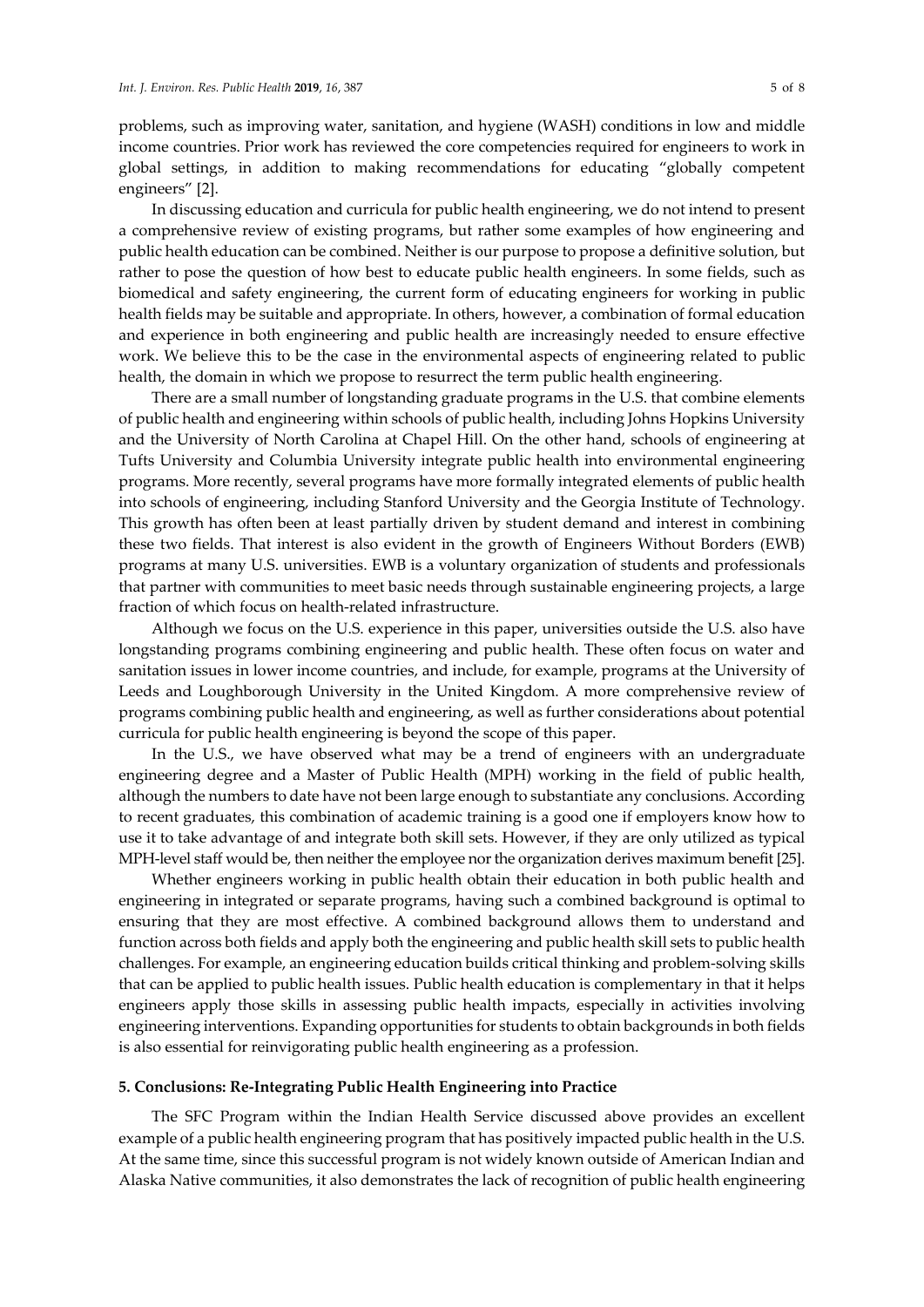as a profession. Restoring recognition to public health engineering and expanding its practice will help to lay the foundation for large scale public health improvements.

In addition, the preceding case highlights many of the attributes of the public health engineer as seen in practice. These qualities were also championed during the extraordinary career of Abel Wolman (Figure 2) and his advocacy for engineering to be integrated in the practice of public health. Wolman was a prolific writer and thought leader in public health engineering, authoring hundreds of papers over the course of a career spanning eight decades [26]. In his last paper, presented to the 1986 World Health Forum when he was 94, Wolman emphasized the importance of the environment as a determinant of health throughout the world [27]. The scale of global health challenges argue for interdisciplinary approaches to public health practice that are very consistent with Wolman's vision for the application of the engineering skill set to population health challenges around the globe. For example, the case study of the Indian Health Service program discussed in this paper may provide a potential model for improving WASH conditions in other underserved locations, and consequently improving public health. It has been widely recognized that the severity of the cholera epidemic which started in 2010 in Haiti was due to the lack of water and sanitation infrastructure and services in that country [28]. Because the WASH deficiencies in Haiti evolved during decades of limited attention and resources, a long term, sustained public health engineering approach with dedicated resources similar to that of the SFC program will be needed to improve such situations. This would, in turn, require increased development of public health engineers with the necessary skills and experience to manage and sustain such programs. There are some hopeful signs of progress in this area. As mentioned above, university programs incorporating engineering and public health, while still relatively uncommon in the U.S., have expanded in recent years, especially focused on WASH issues in lower income countries. These programs have been met with an overwhelmingly positive response from students, and will help to lay the foundation for a resurgence of engineers working in the public health arena. That will, in turn, underline the need for wider recognition of public health engineering as a profession.

In summary, we believe that there is a current need to strengthen the connection between engineering and the practice of public health, and that an appropriate descriptor for this connection is "public health engineering".



**Figure 2.** Abel Wolman (Tyler Prize for Environmental Achievement, 2016). (Received consent to publish from Abel Wolman).

**Author Contributions:** R.J.G. wrote the first draft. R.J.G. and D.M.G. conceived of the organization of the P.E.N. contributed bibliographic references. D.E.H. contributed elements of the Indian Health Service case study. S.C.C. shaped curricular proposals. All authors reviewed and edited the final version of the manuscript.

**Funding**: This research received no external funding.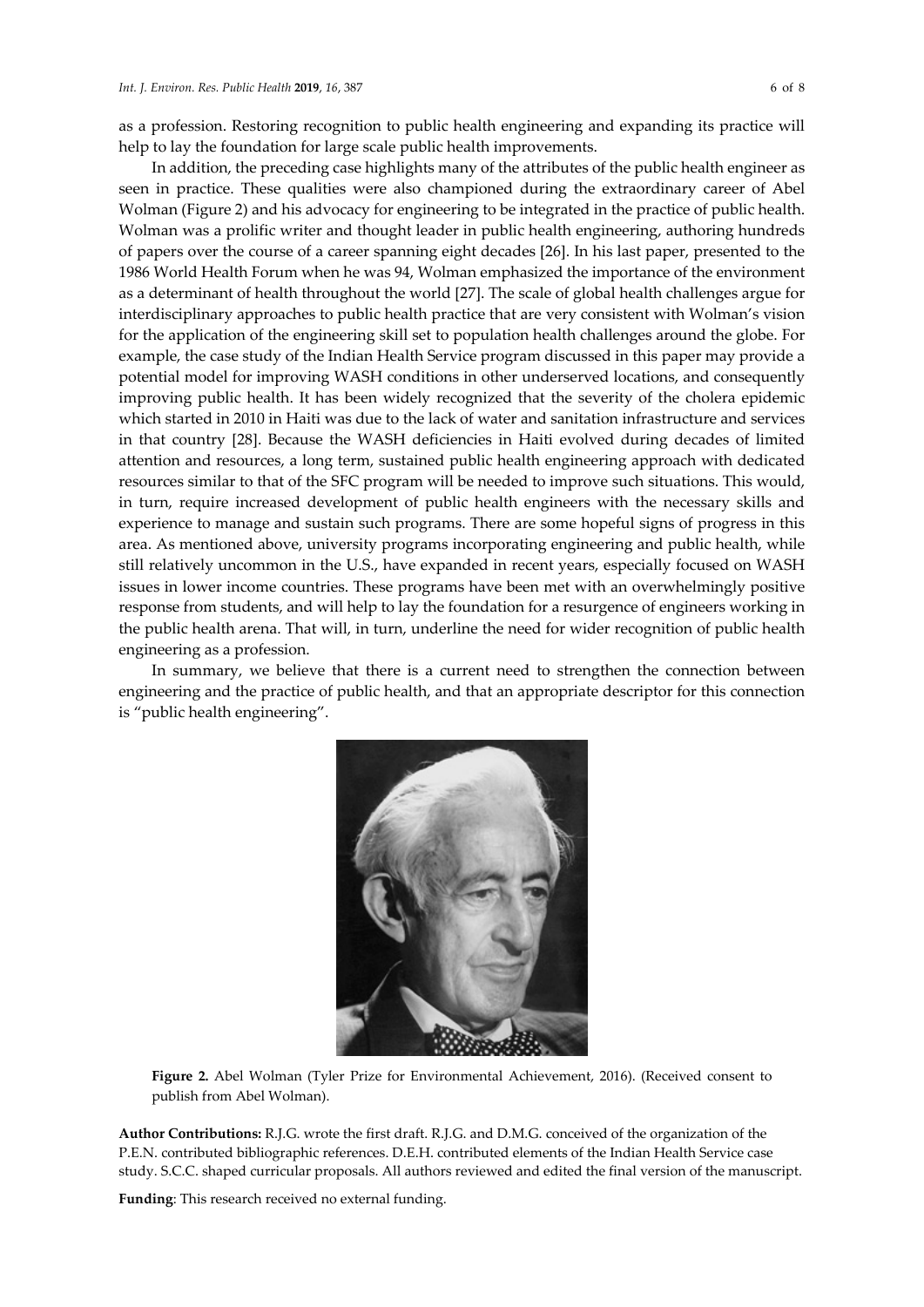**Conflicts of Interest:** The authors declare that they have no competing interests.

**Disclaimer:** The findings and conclusions in this report are those of the authors and do not necessarily represent the official position of the Centers for Disease Control and Prevention.

### **References**

- 1. Gute, D.M. Public Health Engineering: Water as a Focus in Restoring the Connection between Engineering and Public Health. *J. Water Resour. Plan. Manag.* **2004**, *130*, 425–428. doi:10.1061/(ASCE)0733- 9496(2004)130:6(425).
- 2. Mihelcic, J.R.; Naughton, C.C.; Verbyla, M.E.; Zhang, Q.; Schweitzer, R.W.; Oakley, S.M.; Wells, E.C.; Whiteford, L.M. The Grandest Challenge of All: The Role of Environmental Engineering to Achieve Sustainability in the World's Developing Regions. *Environ. Eng. Sci.* **2017**, *34*, 16–41. doi:10.1089/ees.2015.0334.
- 3. Earnest, G.S.; Reed, L.D.; Conover, D.; Estill, C.; Gjessing, C.; Gressel, M.; Hall, R.; Hudock, S.; Hudson, H.; Kardous, C.; et al. Engineering and Public Health at CDC. *MMWR Suppl.* **2006**, *55*, 10–13.
- 4. Fox, D.M. The Professions of Public Health. *Am. J. Public Health* **2001**, *91*, 1362–1364. doi:10.2105/AJPH.91.9.1362.
- 5. Etheridge, E.W. Historical Perspectives: History of the CDC. *Morb. Mortal. Wkly. Rep.* **1996**, *45*, 526–530.
- 6. CDC. Celebrating 7 Decades of Firsts. Available online: https://www.cdc.gov/museum/history/celebrating-7decades.html (accessed on 10 December 2018).
- 7. Kelsey, H.J. *"Bright, Aggressive, and Abrasive:" A History of the Chief Epidemic Intelligence Officer of the U.S. Centers for Disease Control and Prevention, 1951–2006*; Georgia State University: Atlanta, GA, USA, 2006.
- 8. Centers for Disease Control and Prevention (CDC). Malaria—About Malaria-History-CDC's Origins and Malaria. Available online: https://www.cdc.gov/malaria/about/history/history\_cdc.html (accessed on 10 December 2018).
- 9. Thacker, S.B.; Qualters, J.R.; Lee, L.M. Public Health Surveillance in the United States: Evolution and Challenges. *MMWR Suppl.* **2012**, *61*, 3–9.
- 10. Thacker, S.B.; Dannenberg, A.L.; Hamilton, D.H. Epidemic Intelligence Service of the Centers for Disease Control and Prevention: 50 Years of Training and Service in Applied Epidemiology. *Am. J. Epidemiol.* **2001**, *154*, 985–992. doi:10.1093/aje/154.11.985.
- 11. Bracken, H.M. Executive Sanitarians as Specialists. *Am. J. Public Hyg.* **1906**, *16*, 497–500.
- 12. Anonymous. The Sanitarian and War. *Am. J. Public Health N. Y. N 1912* **1917**, *7*, 479–480.
- 13. Anonymous. Sanitarians. *Am. J. Public Health N. Y. N 1912* **1922**, *12*, 422–423.
- 14. Anonymous. The Recruitment of Sanitarians. *Am. J. Public Health N. Y. N 1912* **1926**, *16*, 508.
- 15. Kroeze, H.A. The Expanded Role of the Sanitarian. *Am. J. Public Health Nations Health* **1942**, *32*, 611–614. doi:10.2105/AJPH.32.6.611.
- 16. Light, I.; Pennell, M.; Taylor, D. Sanitarian Manpower. *Public Health Rep.* **1963**, *78*, 793–798. doi:10.2307/4591941.
- 17. U.S. Environmental Protection Agency. EPA History: Earth Day. Available online: https://www.epa.gov/history/epa-history-earth-day (accessed on 10 December 2018).
- 18. Mullan, F. *Plagues and Politics: The Story of the United States Public Service*; Basic Books: New York, NY, USA, 1989.
- 19. Indian Health Service, Office of Environmental Health and Engineering. *Public Law 86-121 50th Anniversary*; U.S. Department of Health and Human Services, Indian Health Service, Rockville, MD, USA, 2009.
- 20. Rogers, C.L. *Public Law 86-121 Annual Report for 2012*; U.S. Department of Health and Human Services, Indian Health Service, Rockville, MD, USA, p. 14.
- 21. Safe Water and Waste Disposal Facilities|Fact Sheets. Available online: https://www.ihs.gov/newsroom/factsheets/safewater/ (accessed on 10 December 2018).
- 22. Rhoades, E.; Dangelo, A.; Hurlburt, W. The Indian-Health-Service Record of Achievement. *Public Health Rep.* **1987**, *102*, 356–360.
- 23. Thomas, T.K.; Ritter, T.; Bruden, D.; Bruce, M.; Byrd, K.; Goldberger, R.; Dobson, J.; Hickel, K.; Smith, J.; Hennessy, T. Impact of Providing In-Home Water Service on the Rates of Infectious Diseases: Results from Four Communities in Western Alaska. *J. Water Health* **2016**, *14*, 132–141. doi:10.2166/wh.2015.110.
- 24. Wenger, J.D.; Zulz, T.; Bruden, D.; Singleton, R.; Bruce, M.G.; Bulkow, L.; Parks, D.; Rudolph, K.; Hurlburt, D.; Ritter, T.; et al. Invasive Pneumococcal Disease in Alaskan Children Impact of the Seven-Valent